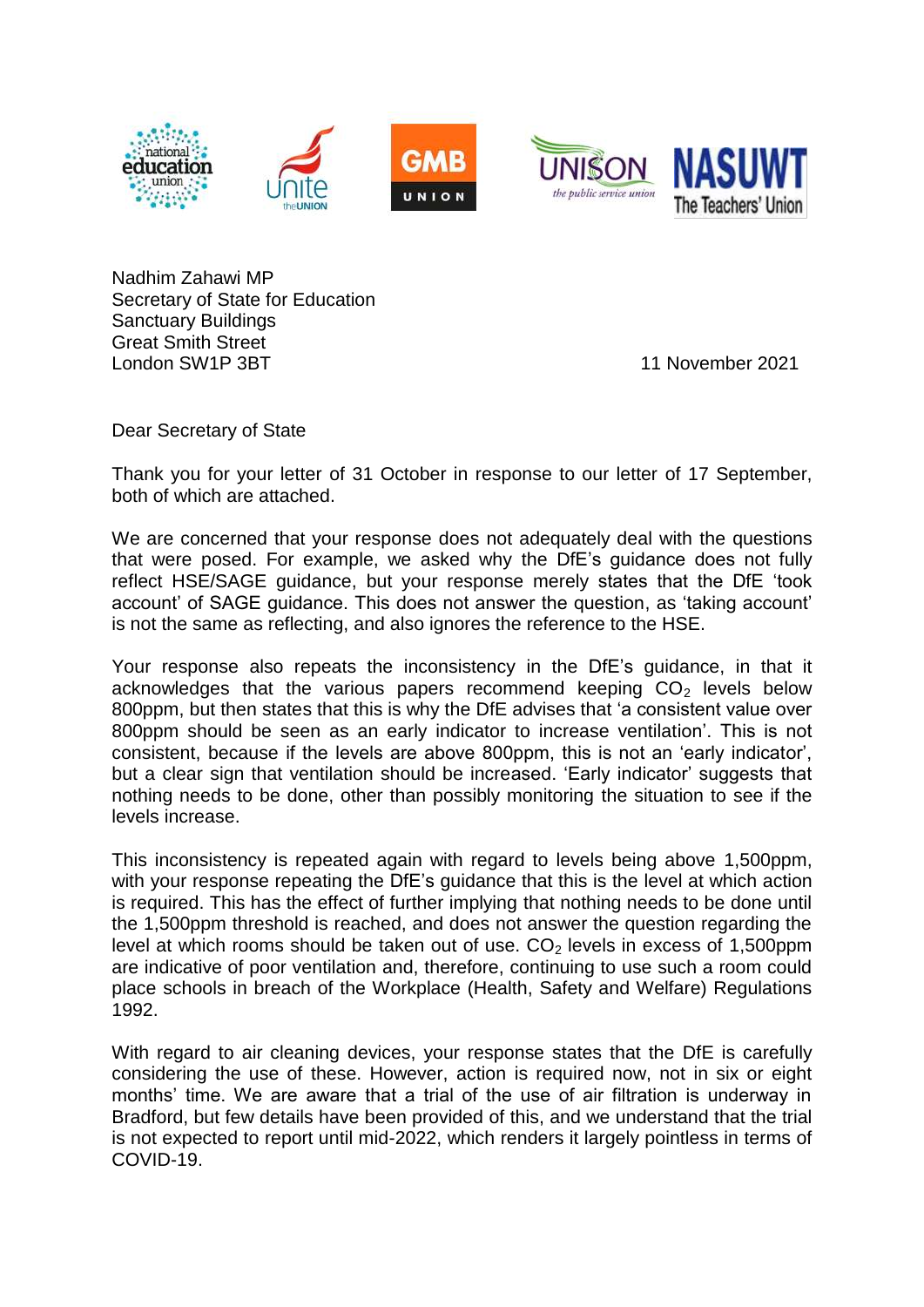You will be aware that the REACT-1 study has recently released a report showing that infection rates are at their highest ever levels, and that the high infection levels in schools are starting to bleed into other age groups, with rates doubling amongst the over-65s who are most at risk from the virus. This underlines the need for urgent action to be taken to strengthen mitigations in schools, as the current provisions are clearly not stemming the transmission of the virus. The Government cannot simply sit back and allow the virus to spread unchecked across schools. Multi-layered mitigations are required now.

In relation to the monitors, although your commitment to roll them out as quickly as possible is welcome, the fact that we are now into November and only around half have been delivered is troubling, and this roll out needs to be accelerated.

You response makes reference to a ventilation document-sharing platform for schools, and it would be useful to have access to this, or to be provided with the documents contained within. In addition, the following points need to be addressed as a matter of urgency:

- a) the DfE's guidance needs to be clear that action should be taken to ensure that  $CO<sub>2</sub>$  levels do not exceed 800ppm in line with HSE guidance, because waiting for levels to hit 1,500ppm is unacceptable;
- b) where rooms are above 1,500ppm, urgent measures must be taken, which should include temporarily taking the room out of use while the situation is addressed, in line with the Workplace (Health, Safety & Welfare) Regulations; and
- c) concrete examples of the measures that could be taken by schools to improve ventilation should be included in the DfE's guidance, as is the case with the Welsh Government's quidance.

We look forward to your urgent response.

Yours sincerely

Kevin Contre

Joint NEU General Secretary

Mary W. Bouster.

Joint NEU General Secretary

*Avril Chambers*

GMB National Officer **National Officer** Unite National Officer